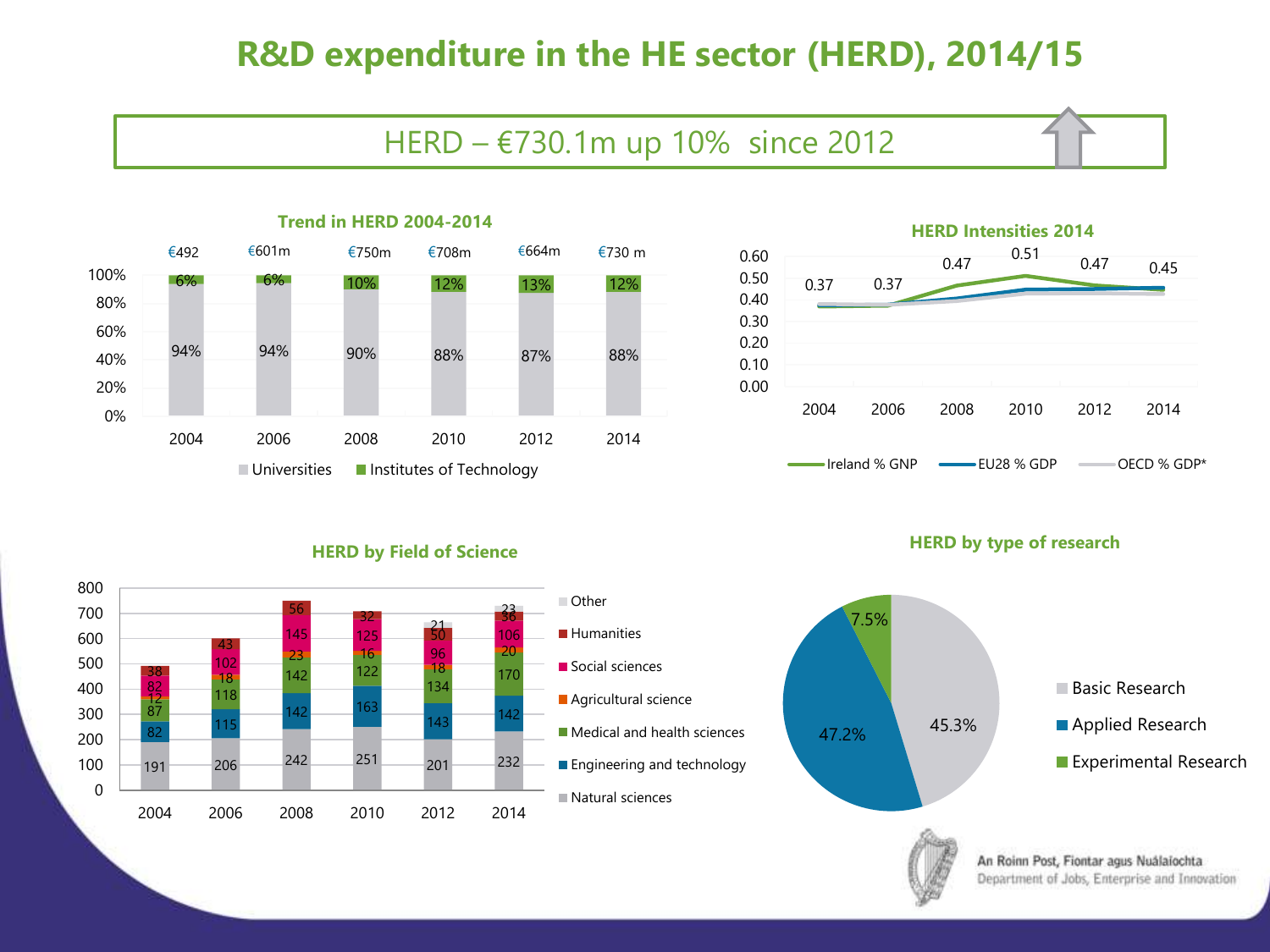# **Funding of R&D in the HE sector, 2014/15**

## Direct Government funding of R&D declined by 20% since 2010



### **Sources of Research funding**



# **Sources of Research funding** 2015 (est)



## **Percentage of HERD financed by industry**

| China<br><b>Russian Federation</b><br>Turkey<br>Germany |              |              | 14.9%<br>14.1%                                                                           | 27.3% | 33.7% |
|---------------------------------------------------------|--------------|--------------|------------------------------------------------------------------------------------------|-------|-------|
| Slovenia                                                |              |              | 12.6%                                                                                    |       |       |
| Belgium                                                 |              |              | 12.1%                                                                                    |       |       |
| Korea                                                   |              | 11.2%        |                                                                                          |       |       |
| Switzerland                                             |              | 10.0%        |                                                                                          |       |       |
| Israel                                                  |              | 9.3%         |                                                                                          |       |       |
| Hungary<br>Chinese Taipei                               |              | 9.1%<br>0    |                                                                                          |       |       |
| South Africa                                            |              | 8.1%         |                                                                                          |       |       |
| Netherlands                                             |              | 7.7%         |                                                                                          |       |       |
| Singapore                                               |              | 7.3%         |                                                                                          |       |       |
| Canada                                                  |              | 7.2%         |                                                                                          |       |       |
| Latvia                                                  |              | 7.1%         |                                                                                          |       |       |
| Romania                                                 |              | 6.9%         |                                                                                          |       |       |
| EU28                                                    |              | 6.4%         |                                                                                          |       |       |
| <b>Total OECD</b>                                       |              | 6.0%         |                                                                                          |       |       |
| Greece                                                  |              | 6.0%         |                                                                                          |       |       |
| Spain                                                   |              | 5.9%         |                                                                                          |       |       |
| <b>United States</b>                                    |              | 5.2%         |                                                                                          |       |       |
| Austria<br>Australia                                    |              | 5.1%         |                                                                                          |       |       |
| Ireland                                                 |              | 5.1%<br>4.4% |                                                                                          |       |       |
| Estonia                                                 |              | 4.4%         |                                                                                          |       |       |
| United Kingdom                                          |              | 4.3%         |                                                                                          |       |       |
| Norway                                                  |              | 4.1%         |                                                                                          |       |       |
| New Zealand                                             |              | 4.0%         |                                                                                          |       |       |
| Finland                                                 |              | 4.0%         |                                                                                          |       |       |
| Sweden                                                  |              | 3.8%         |                                                                                          |       |       |
| Iceland                                                 |              | 3.4%         |                                                                                          |       |       |
| Chile                                                   |              | 3.3%         |                                                                                          |       |       |
| Poland                                                  | 2.8%         |              |                                                                                          |       |       |
| France                                                  | 2.7%         |              |                                                                                          |       |       |
| Japan                                                   | 2.6%         |              |                                                                                          |       |       |
| Slovak Republic<br>Czech Republic                       | 2.4%<br>2.4% |              |                                                                                          |       |       |
| Denmark                                                 | 1.9%         |              |                                                                                          |       |       |
| Portugal                                                | 1.6%         |              |                                                                                          |       |       |
| Italy                                                   | 1.3%         |              |                                                                                          |       |       |
| Luxembourg                                              | 1.0%         |              |                                                                                          |       |       |
| Mexico                                                  | 0.8%         |              |                                                                                          |       |       |
| Argentina                                               | 0.2%         |              |                                                                                          |       |       |
|                                                         |              |              |                                                                                          |       |       |
|                                                         | 0%           | 10%          | 20%                                                                                      | 30%   | 40%   |
|                                                         |              |              | An Roinn Post, Fiontar agus Nuálaíochta<br>Department of Jobs, Enterprise and Innovation |       |       |